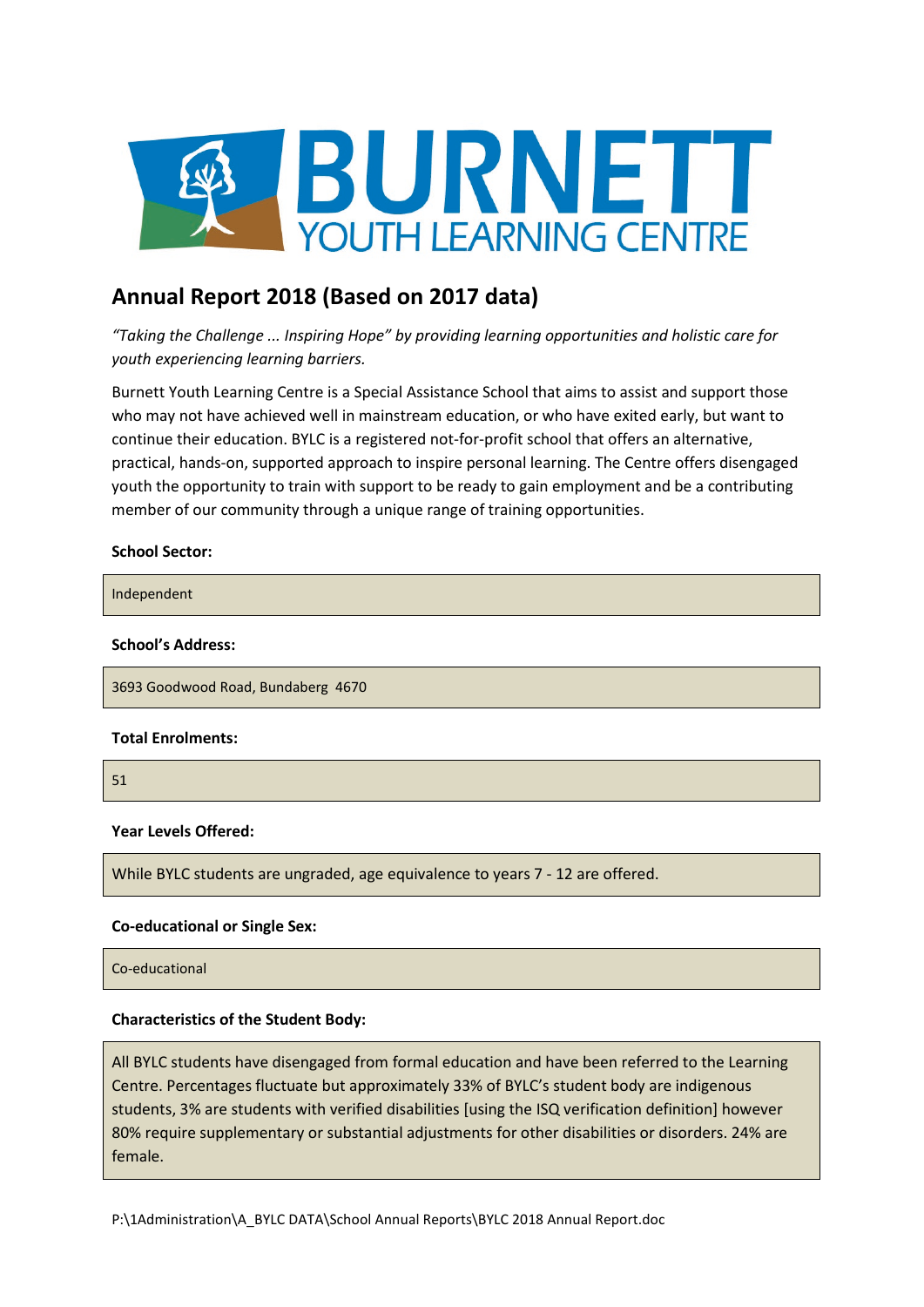# **Distinctive Curriculum Offerings:**

BYLC operates a 70 acre farm featuring stock, tree and small crops. Training opportunities: Personal wellbeing support and Life Skilling; Pre-vocational training; Work Readiness training; Vocational Certificate 1 ICT and Certificate 2 Rural Operations; Training is also provided in: Metal Fabrication, General Construction, Automotive, Hospitality, Technologies, ICT and Music. Vocational Language and Literacy and Numeracy training is a major focus in conjunction with student Individual Learning Plans.

The curriculum encompasses the English and Mathematics Learning Areas of the Australian Curriculum, whilst focusing heavily on the General Capabilities of Literacy, Numeracy, Information and Communication Technology, and Personal and Social Capabilities. Due to the disengaged nature of our students, these areas form the focus of the BYLC curriculum, however other Learning Areas, General Capabilities and Cross-Curriculum Priorities are offered as required or appropriate for an individual's learning plan.

The Centre has a collaborative approach drawing on the strengths of families, support agencies and dedicated staff. We seek practical partnerships, advisors, sponsors and community links to enhance the sustainability, value and benefit of the training opportunity.

# **Extra-curricular Activities:**

BYLC has an intentional focus on building relationships with our students and their families or care givers. This is achieved through placing an emphasis on staff role modeling together with regular recreational activities. Activities include Beach excursions, team building & sporting sessions including at other venues, RYDA (Driver Safety and Awareness), Arts Council presentations, Outdoor Adventure activities, Bush walking, photography, Local Industry Work Experience, visiting musicians and artists and other youth organisations like YWAM. Personal development activities and programs also are delivered including DRUMBEAT, Reboot, TAFE careers Ed. Artius and Headspace also provide intervention and counselling services for students requiring Social and/or Emotional support.

# **Social Climate:**

Students are supported by an experienced team of staff where building positive relationships is the focus. Basic breakfasts and lunches are provided each day. Transport to and from the farm is provided if needed. A Counsellor and a Chaplain are available to address student issues that prevent or hold back enjoyable and meaningful learning.

Youth at risk and disengaged youth face complex issues and educational risk is rarely an isolated problem. Young people who are disengaged from learning often have a wide range of circumstances that generate needs and concerns. Some have urgent and immediate concerns about their survival and safety, consequently formal education may be a low priority. In the BYLC culture, developmental provision of pastoral care support to students and families is therefore vital.

# **Parental Involvement:**

Parents and Caregivers are an integral part of the operation of the Centre. Opportunities for

P:\1Administration\A\_BYLC DATA\School Annual Reports\BYLC 2018 Annual Report.doc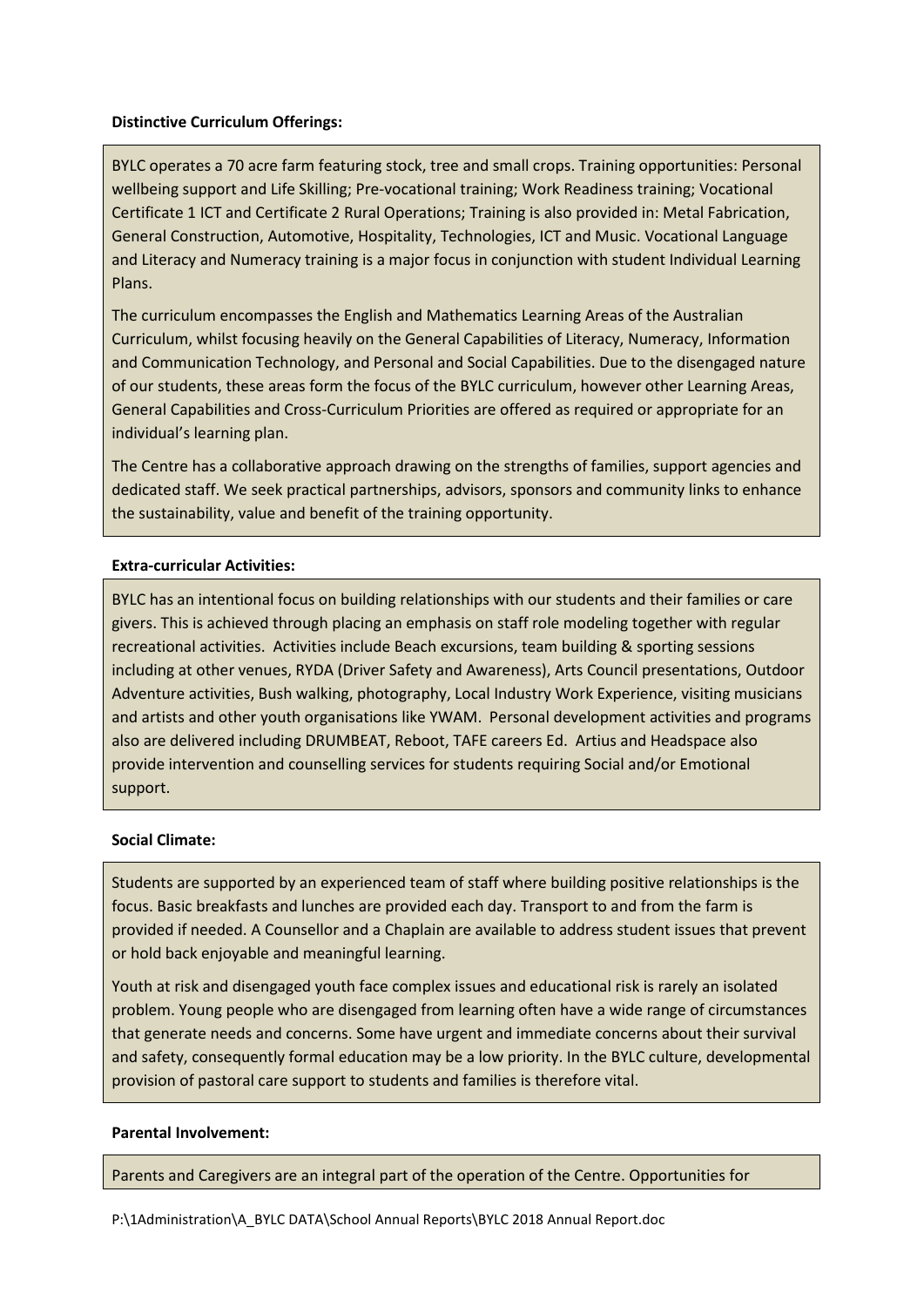involvement exist from mentoring, skills sharing, recreational activities, advisory and voluntary involvement. Regular contact and involvement is strongly encouraged. Parental consultation and feedback is an important part of the Individual Learning Plan process. This consultation is ongoing throughout the year, to ensure each individual student's needs are considered and provided for.

# **Parent, Teacher and Student Satisfaction with the School**

# Satisfaction Data:

As part of the Learning Centre's Pastoral Care Program regular contact is maintained with student parent/s or care givers. Contact may focus on student welfare, family environment, student Individual Learning Plans together with open conversation regarding school issues. Together with on-going communication, regular feedback of students, staff and parents and care givers is sought.

### **Contact Person for Further Information:**

For further information on the Learning Center or its Policies contact the Principal – Mr. Scott Sadler.

### **School Income Broken Down by Funding Source**

School funds are provided by the State and Federal Governments and supplemented by income generated by the farm and enterprise projects.

# **Staffing Information**

# **Staff Composition, Including Indigenous Staff:**

The Learning Centre's full-time equivalent staffing is: 9 full-time teaching staff and 6 part-time nonteaching staff.

#### **Qualifications of all Teachers:**

| Qualification          | Number or the percentage of classroom teachers and<br>school leaders at the school who hold this<br>qualification |
|------------------------|-------------------------------------------------------------------------------------------------------------------|
| Doctorate or higher    | $\qquad \qquad \blacksquare$                                                                                      |
| <b>Masters</b>         |                                                                                                                   |
| <b>Bachelor Degree</b> | $\overline{4}$                                                                                                    |
| Diploma                |                                                                                                                   |
| Certificate            | 11                                                                                                                |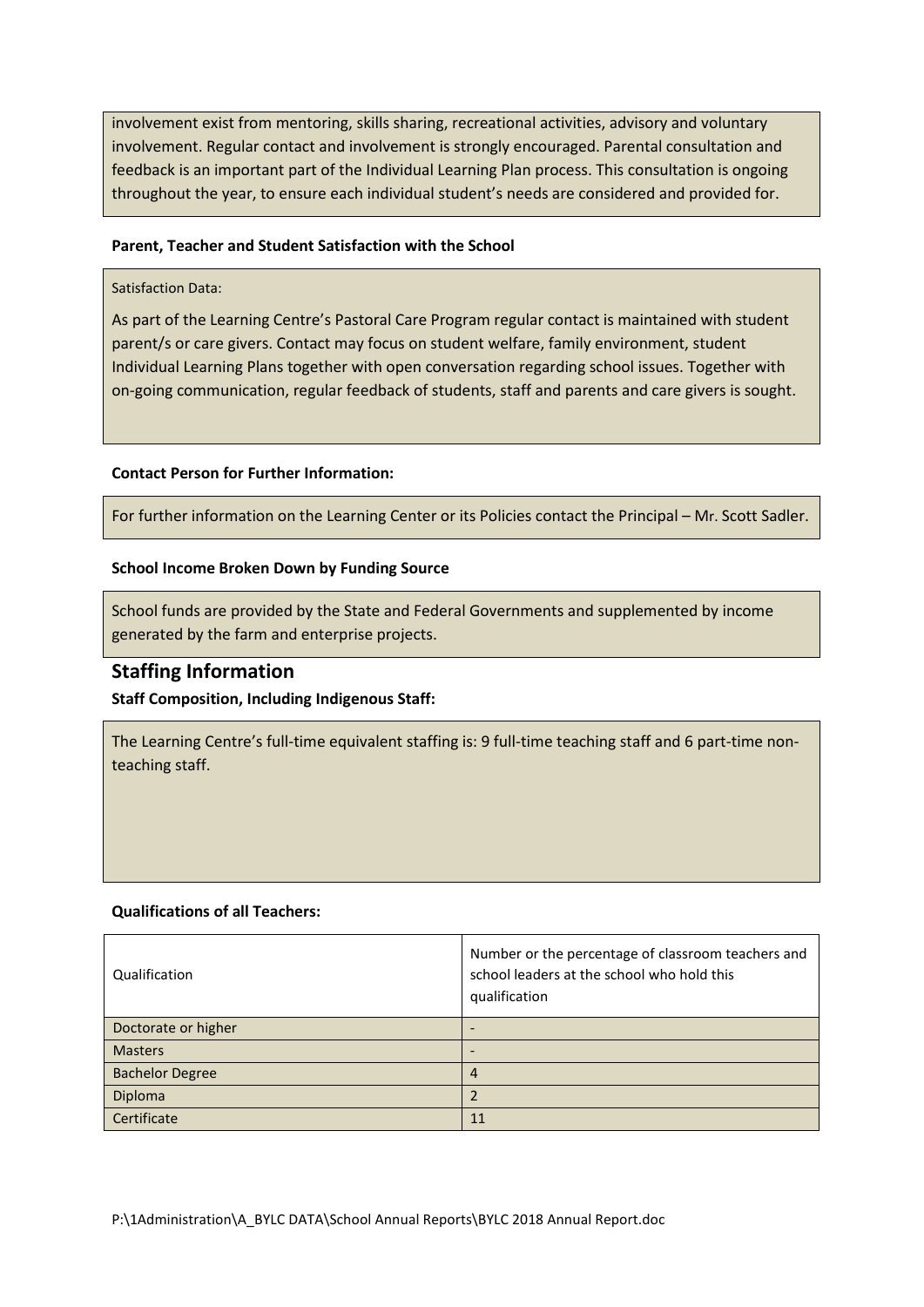# **Expenditure on and Teachers/Staff Participation in Professional Development:**

# **a) Teachers/staff Participation in Professional Development**

| Description of PD activity                                                             | Number of teachers/staff participating in activity |
|----------------------------------------------------------------------------------------|----------------------------------------------------|
| Reboot #1 - Engage life and learning workshop                                          | $\overline{4}$                                     |
| Reboot #2 - Create engaged learning workshop                                           | 12                                                 |
| ISQ SAS Supporting our young people to learn                                           | 8                                                  |
| Continuous improvement of BYLC program and QCT                                         | $\overline{7}$                                     |
| ISQ NCCD introductory workshop                                                         | $\mathbf{1}$                                       |
| ISQ Educational Adjustment program                                                     | $\mathbf{1}$                                       |
| ISQ VET and career coordinator workshop - Sharing<br>success                           | $\overline{2}$                                     |
| CPR and first aid                                                                      | 8                                                  |
| ISQ Connect and learn - Child protection resource                                      | 8                                                  |
| ISQ Role of the New School Business Manager                                            | $\mathbf{1}$                                       |
| Introduction to MIG welding                                                            | $\mathbf{1}$                                       |
| Operating load shifting equipment                                                      | $\mathbf{1}$                                       |
| 2017 Qld schools VET conference                                                        |                                                    |
| <b>Bachelor of Learning Management Sec VET</b>                                         | $\mathbf{1}$                                       |
| <b>ISQ NSO forum</b>                                                                   | $\mathbf{1}$                                       |
| ISQ Governance Short Course #2                                                         | $\mathbf{1}$                                       |
| <b>ISQ Governance Short Course #4</b>                                                  | $\mathbf{1}$                                       |
| <b>Child Protection</b>                                                                | $\mathbf{1}$                                       |
| <b>NCCD Refresher workshop</b>                                                         | $\mathbf{1}$                                       |
| ISQ Support for small schools                                                          | $\mathbf{1}$                                       |
| ISQ Cert IV in Career Development #1                                                   | $\mathbf{1}$                                       |
| ISQ Cert IV in Career Development #2                                                   | $\mathbf{1}$                                       |
| ISQ Cert IV in Career Development #3                                                   | $\mathbf{1}$                                       |
| Velg Training - The ultimate RTO Administrator<br>workshop part 1                      | $\mathbf{1}$                                       |
| Cert IV in Training and Assessment                                                     | $\overline{2}$                                     |
| Certificate III in Hospitality - Prepare and serve coffee                              | $\mathbf{1}$                                       |
| <b>Diploma of Hospitality</b>                                                          | $\mathbf{1}$                                       |
| Total number of teachers participating in at least one<br>activity in the program year | 9                                                  |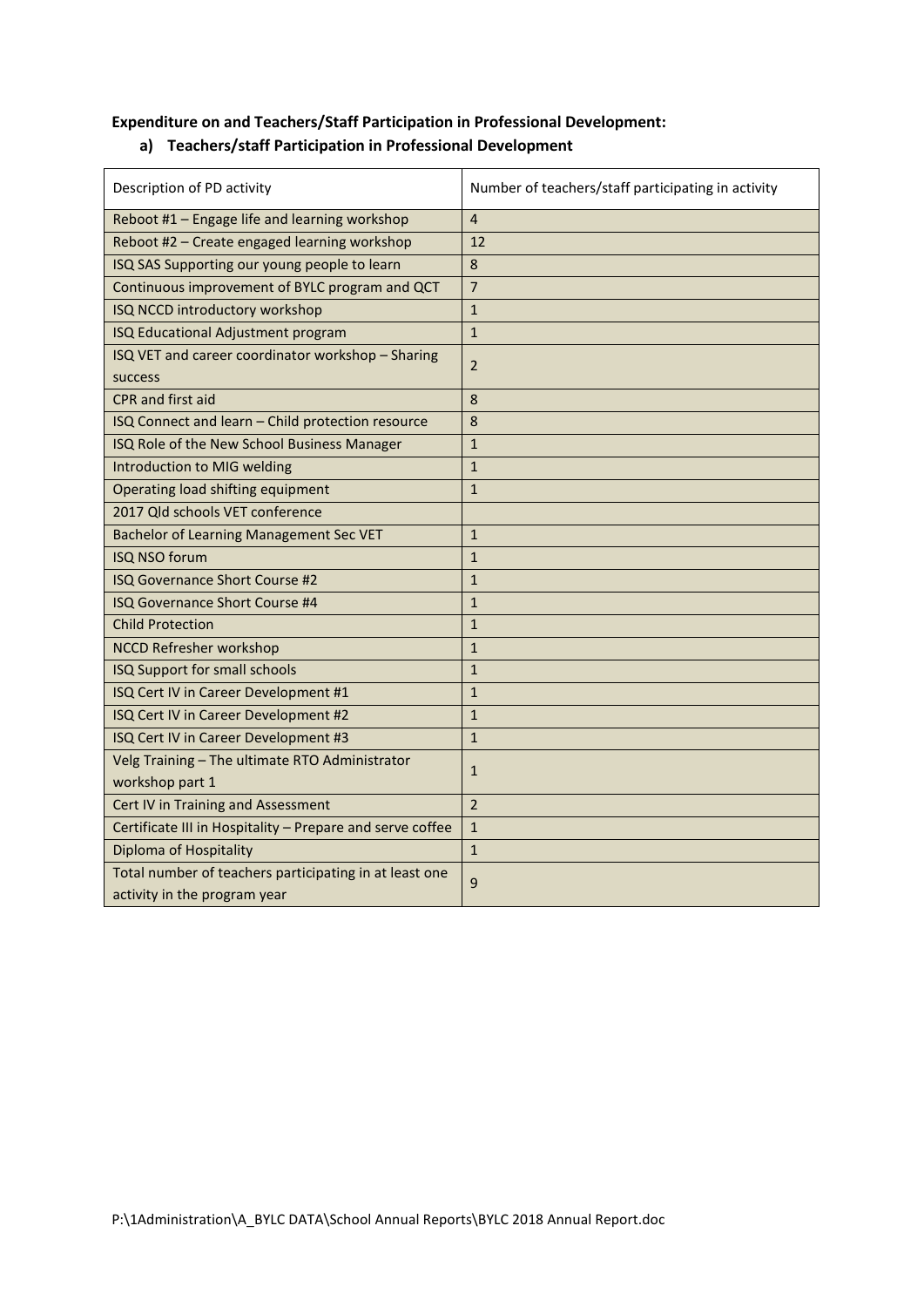# **b) Expenditure on Professional Development**

| Total Number of Teachers/staff                                                                      | Total expenditure on teacher/staff<br>PD<br>(as recorded in Financial<br>Questionnaire) | Average expenditure on PD per<br>teacher/staff |
|-----------------------------------------------------------------------------------------------------|-----------------------------------------------------------------------------------------|------------------------------------------------|
| 15                                                                                                  | \$12600                                                                                 | \$840                                          |
| The total funds expended on teacher professional development in 2017                                |                                                                                         | \$12600                                        |
| The proportion of the teaching staff involved in professional<br>development activities during 2017 |                                                                                         | 100%                                           |

# **Average staff attendance for the school, based on unplanned absences of sick and emergency leave periods of up to 5 days:**

| Number of Staff                                                                     | Number of School Days | <b>Total Days Staff Absences</b> | Average Staff Attendance<br>Rate |
|-------------------------------------------------------------------------------------|-----------------------|----------------------------------|----------------------------------|
| 15                                                                                  | 200                   | 42                               | 98%                              |
| For permanent and temporary staff the average staff attendance rate was 98% in 2017 |                       |                                  |                                  |

# **Proportion of staff retained from the previous year:**

| Number of permanent staff at end<br>of previous year                             | Number of these staff retained in<br>the following year (the program<br>year) | % retention rate |
|----------------------------------------------------------------------------------|-------------------------------------------------------------------------------|------------------|
| 16                                                                               | 13                                                                            | 81%              |
| From the end of 2015 81 % of staff were retained for the entire 2017 school year |                                                                               |                  |

# **Key Student Outcomes**

# **Average student attendance rate (%) for the whole school:**

The average attendance rate for the whole school as a percentage in 2017 was 52%

# **Average student attendance rate for each year level:**

Burnett Youth Learning Centre is an ungraded school and as such the average attendance rate for each level is not applicable.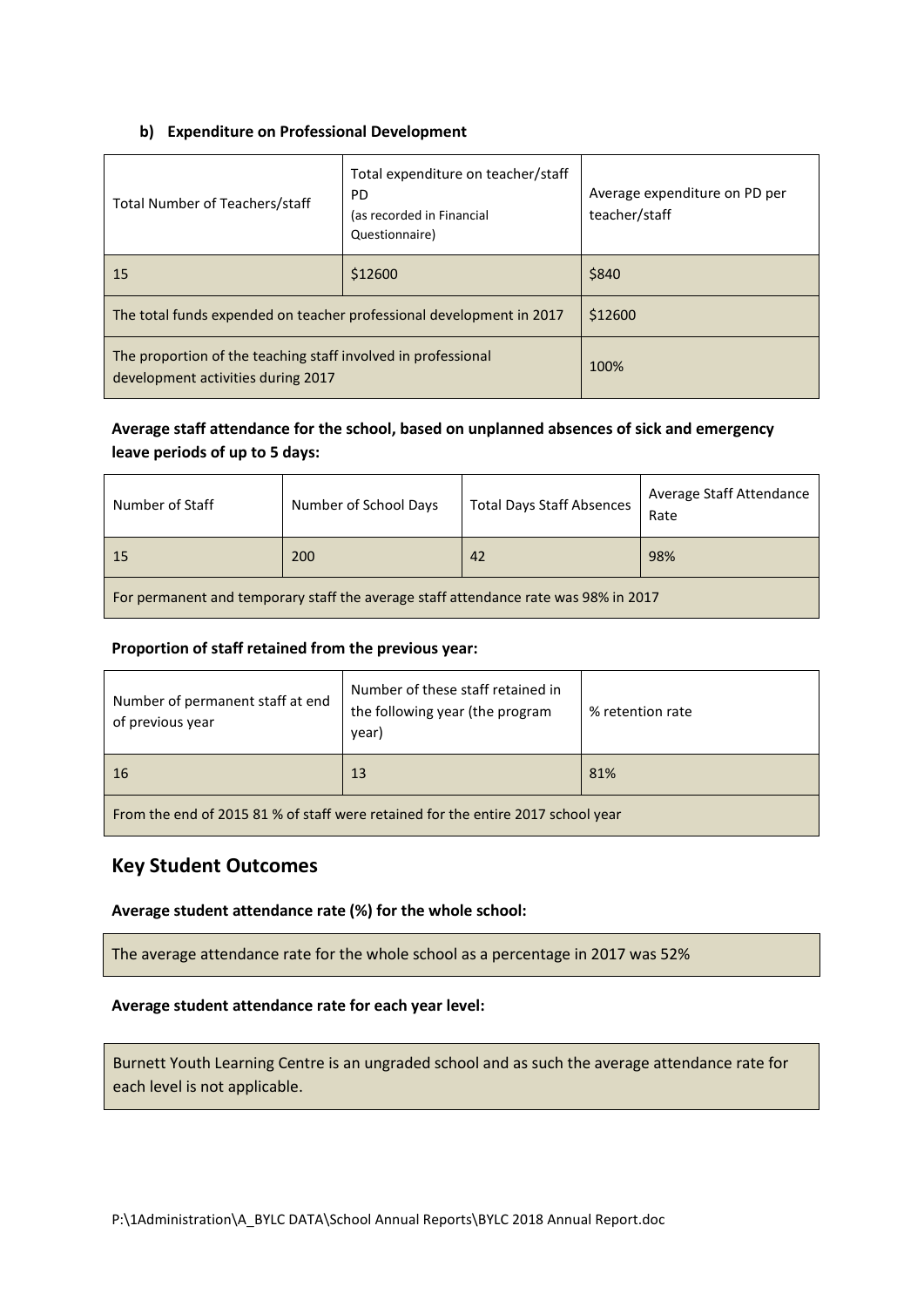### **A description of how non-attendance is managed by the school:**

Non-attendance at BYLC can be a reflection of student marginalisation. Reasons for non-attendance are many and varied but treated with high importance. Administration staff, student support staff and the Centre Director [together with the Centre's bus drivers] form a cohesive team to address student absenteeism. Absentee phone calls are made daily. Four absent days without reason are followed up by the Chaplain. Prolonged absences are followed up by the Principal, Youthworker and/or administration correspondence. Department of Child Safety "Mandatory Reports" can be made and possible disenrollment after due process. Generally, a high level of support is offered to non-attenders and their families as BYLC seeks to maintain student attendance incentives and improvement. Student attendance incentives are offered as encouragement to parents/carers.

# **NAPLAN results for Years 3, 5 and 7 and 9 in 2017**

Burnett Youth Learning Centre seeks exemptions from Naplan testing for attending students. The majority of BYLC students consistently rate below the National minimum standard in; Reading, Writing, Spelling, Grammar and Punctuation, Numeracy, due to educational disengagement. LL&N education remains a critical area of effort and student support.

# **Apparent Retention Rate Year 10 to 12:**

Year 12 student enrolment as a percentage of the Year 10 cohort is 40%

# **Year 12 Outcomes:**

| Outcomes for our Year 12 cohort 2018                                                                                                              |              |
|---------------------------------------------------------------------------------------------------------------------------------------------------|--------------|
| Number of students awarded a Senior Education Profile                                                                                             | 5            |
| Number of students awarded a Queensland Certificate of Individual Achievement                                                                     | 5            |
| Number of students who received an Overall Position (OP)                                                                                          | $\Omega$     |
| Number of students or are completing or completed a School-based Apprenticeship or Traineeship<br>(SAT)                                           | $\mathbf{1}$ |
| Number of students awarded one or more Vocational Education and Training (VET) qualifications                                                     | $\mathbf{1}$ |
| Number of students awarded a Queensland Certificate of Education at the end of Year 12                                                            | $\Omega$     |
| Number of students awarded an International Baccalaureate Diploma (IBD)                                                                           | $\Omega$     |
| Percentage of Year 12 students who received an OP1-15 or an IBD                                                                                   | 0%           |
| Percentage of Year 12 students who are completing or completed a SAT or were awarded one or more<br>of the following: QCE, IBD, VET qualification | 0%           |
| Percentage of Queensland Tertiary Admissions Centre (QTAC) applicants receiving a tertiary offer                                                  | 0%           |

# **\*\*\*Post-school Destination Information**

At the time of publishing this School Annual Report, the results of the 2018 post-school destinations survey, *Next Steps – Student Destination* report for the school was not available.